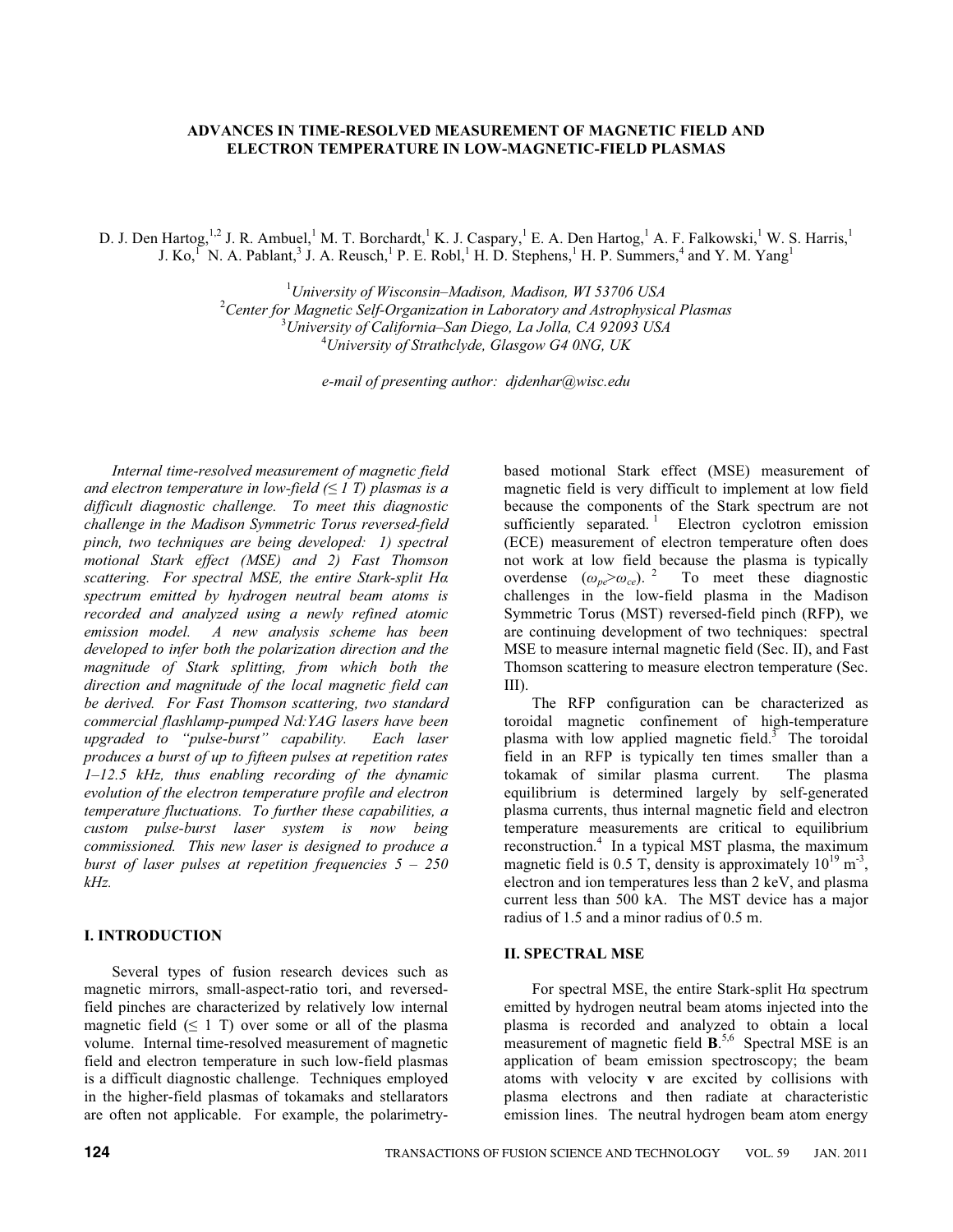

Fig. 1. The MSE diagnostic has an on-axis view and a new mid-radius view. Each view contains multiple sightlines of the diagnostic neutral beam.

levels are split by the motional electric field  $\mathbf{E} = \mathbf{v} \times \mathbf{B}$ . The resulting H $\alpha$  ( $n = 3 \rightarrow 2$ ) spectrum contains nine components of various amplitudes and polarizations.<sup>7</sup> Both the direction and magnitude of the local **B** can be inferred from the polarization direction and wavelength splitting of the motional Stark spectrum (the velocity of the beam is accurately known and thus **B** is the remaining unknown). $8$ 

Figure 1 is an illustration of the MSE diagnostic on MST, viewing a cross-section cut through the MST plasma. The on-axis view collects beam emission from the current axis of the plasma, which is shifted outward from the geometric center of the cross-section. The midradius view crosses the beam near the half-radius of the plasma column. The diagnostic neutral beam (DNB) is operated at a nominal energy of 46 kV with a maximum beam current of 5.5 A for a 20 ms pulse (roughly equivalent to the length of the equilibrium flat-top period of an MST discharge). At the on-axis measurement point, the magnetic field is toroidal (out of the page in Fig. 1) and hence only one direction (vertical) of polarization need be measured to accurately determine the magnetic field. The relative amounts of light in the  $\pi$  and  $\sigma$  lobes of the Stark emission pattern are completely determined by the geometry of the sight lines and the beam. At the midradius measurement point, the magnetic field is roughly equal parts toroidal and poloidal. The angle can change significantly from shot to shot and during a single shot. This forces simultaneous measurement of two orthogonal



Fig. 2. Sample spectra from the mid-radius view, the two panels containing spectra from two sightlines set up to collect orthogonal polarizations simultaneously. The position and broadening of the  $\pi$  and  $\sigma$  components are illustrated, along with the fit to the recorded spectra. The derived  $|\mathbf{B}| = 0.42 \pm 0.07$  T and the pitch angle  $\gamma = 40.3^{\circ}$  $\pm$  9.4°.

polarizations in order to accurately determine the magnetic field strength.<sup>8</sup> Measurement of the two polarizations also provides information on the magnetic field pitch angle although this is more prone to systematic errors. The situation is not as difficult as in the tokamak, however, since the precision needed on the field line angle in the RFP is not as great (the field direction changes by more than 90° between on-axis and edge). The optical elements in the mid-radius view provide four sightlines of the beam, grouped into two sets of two orthogonal polarizations. A sample Stark spectrum from the mid-radius view is shown in Fig. 2.

Beam emission collected by the sightlines in each of the views is transported via fiber optics to the entrance slit arrays of two spectrometers (Fig. 1). Light from the four or seven entrance slits is simultaneously recorded on a single frame of the detector mounted on the exit plane of each spectrometer. Spectral overlap is avoided because each of the sightlines is equipped with a narrow-band interference filter that passes only the Doppler-shifted  $H\alpha$ beam emission.

Each of the sightlines is also equipped with a fast ferroelectric liquid crystal shutter (Displaytech, Inc.). The trigger and exposure times of each shutter are independently controlled, with minimum exposure time of 100 μs. In practice, the shutters in each view are fired sequentially, resulting in a time sequence of Stark spectra on each detector frame (Fig. 3). This enables high-speed recording of MSE data, with effective data rates of 2-3 kHz using the emCCD (electron-multiplying CCD) detector on the spectrometer connected to the on-axis sightlines.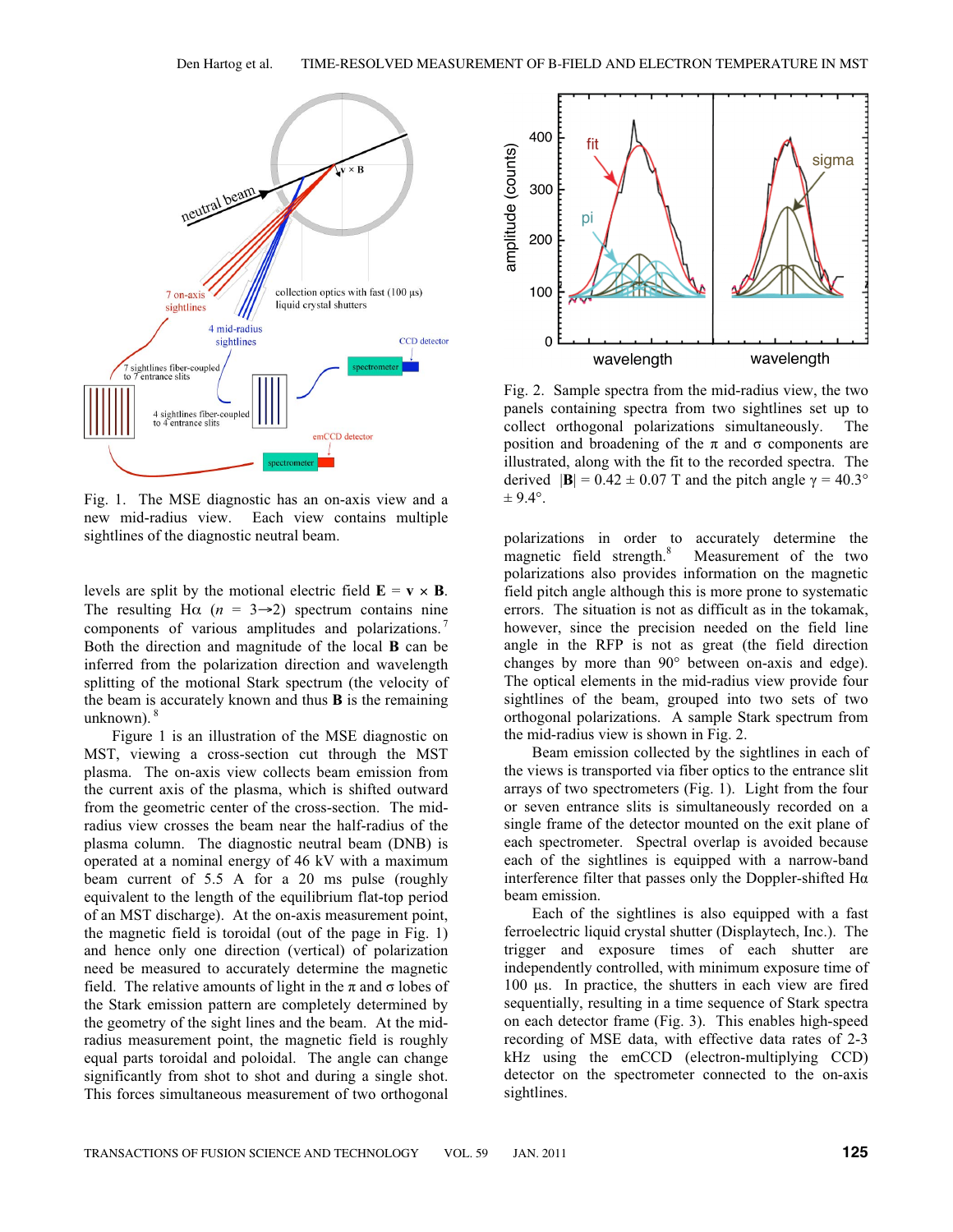#### Den Hartog et al. TIME-RESOLVED MEASUREMENT OF B-FIELD AND ELECTRON TEMPERATURE IN MST



Fig. 3. Timing diagrams illustrating the sequence of events during operation of the MSE diagnostic. The lower diagram represents collection of seven sequential spectra from the on-axis view on a single emCCD frame, a sequence repeated after each frame is read out; multiple such sequences are recorded during each 20 ms DNB pulse. The upper diagram represents collection of two sequential sets of spectra from the mid-radius view on a single CCD frame, not repeated during a DNB pulse because the CCD frame readout is slow.

Improved modeling of the relative magnitudes and positions of the Stark multiplets is underway. This model includes spin-orbit coupling and Zeeman effects. At low **B** field values  $(\sim 0.1 \text{ T})$  the motional Stark splitting becomes comparable to the fine structure splitting due to spin-orbit coupling. Additionally, our previous modeling assumed that all beam atom energy levels were populated in proportion to their statistical weights and the relative brightness of each Stark manifold component was set accordingly. This assumption may be invalid if the beam energy levels have not been fully mixed by collisions along the beam path. In particular, for measurement points like the mid-radius view, the beam has travelled through only about 25 cm of plasma and may not be fully mixed. Therefore, we are exploring possible means of incorporating non-statistical weights into our spectral model.

# **III. FAST THOMSON SCATTERING**

Figure 4 illustrates the layout of the Thomson scattering diagnostic system on  $\overline{\text{MST}}^{9,10}$ . This system was designed to produce accurate profile measurements for  $10 \text{ eV} < Te < 2 \text{ keV}$  at electron densities  $\geq 10^{18} \text{ m}^3$ . Scattered light is simultaneously recorded from 21 radial locations across the 0.5 m minor radius of the plasma.



Fig. 4. Layout of the Thomson scattering diagnostic on MST. The laser systems and banks of filter polychromators are in a temperature-controlled room approximately 12 m remote from the MST torus.

Multi-pulse capability is provided by two standard commercial flashlamp-pumped Nd:YAG lasers that have been upgraded to pulse-burst capability. Each laser produces a burst of up to fifteen 2 J *Q*-switched pulses (1064 nm) at repetition rates  $1-12.5$  kHz.  $11,12$  This enables collection of thirty *Te* profiles during a single MST discharge, at rates varying from 1–25 kHz. Scattered light is collected by a custom deep-focus lens and coupled by optical fiber to 21 identical filter polychromators.

The 25 kHz measurement rate of the upgraded Nd:YAG lasers is sufficient to measure the effect of a magnetic island on the profile as the island rapidly rotates by the measurement point. In other words, we are now able to measure the *Te* fluctuations associated with magnetic islands formed by tearing reconnection in the MST plasma.<sup>13</sup> These islands have a significant impact on the thermal characteristics of magnetically confined plasmas such as the RFP. In standard plasmas with a spectrum of tearing modes, islands tend to flatten the *Te* profile across resonant surfaces, as observed in tokamaks. In striking contrast, a temperature gradient within an island is observed immediately following a sawtooth event when a single core tearing mode dominates. This suggests local heating and relatively good confinement within the island.

To further the capability to make fast Thomson scattering measurements on MST, we are constructing a "pulse-burst" laser system for addition to the Thomson scattering diagnostic.  $14, 15$  The goal is to record fast equilibrium changes in the electron pressure, and measurements of turbulence and electron pressure fluctuations.

The pulse-burst laser system is the only novel component being developed for this extension of the Thomson scattering diagnostic on MST. It is designed to produce a "burst" train of 1-2 J pulses, each pulse < 100 ns in duration. At lower pulse repetition frequencies  $(\leq 50 \text{ kHz})$ , the burst train will be up to 20 ms long. At higher pulse repetition frequencies each burst train will be